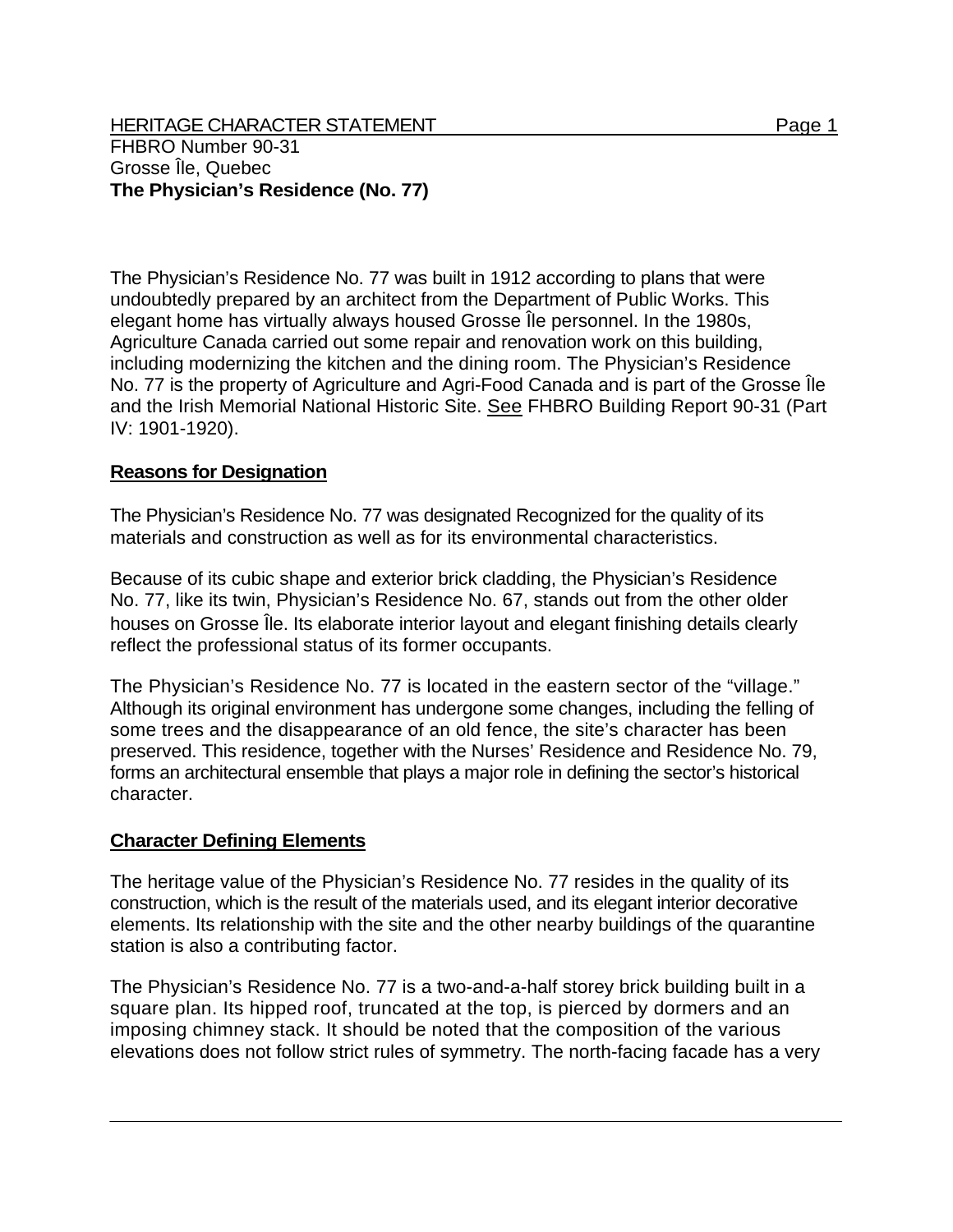HERITAGE CHARACTER STATEMENT FRIELD FOR A STATEMENT AND RAGE 2 FHBRO Number 90-31 Grosse Île, Quebec **The Physician's Residence (No. 77)** 

classical arrangement with its pediment porch. The southern elevation, which has a large verandah that has been converted into a solarium, provides a magnificent view of the St. Lawrence River. The side elevations are irregular and reflect the internal functions. Any renovation or repair work on this residence should not result in any changes to this architectural scheme.

The exterior brick cladding and the square columns that support the verandah roofs give this building an image of stability. The type of doors, windows and dormers as well as the textures and colours of the materials used - red brick and light colour painted wood - also define the building's distinctive character. Any wooden components that are irreparable or missing should be replaced by elements that are similar to the originals in all respects. With regard to the masonry, care should be taken to ensure that the replacement bricks and the new mortar joints are of the same type (colour, material and profile) as the originals, for both technical and aesthetic reasons. The roof of the verandah on the south side used to support a full-length balcony, which could be rebuilt.

The spatial organization of this residence follows a very clear logic, which should be respected. The common areas are located on the ground floor, while the bedrooms are divided between the upper floors - four on the second floor and three in the attic storey. The basement provides very large storage areas. This house has two staircases, one of which leads to the second storey and the other to the basement; the main staircase opens onto the entrance hall, while the service staircase is hidden by a door near the kitchen.

The Physician's Residence No. 77 displays a number of woodworking details which attest to its quality workmanship. These include the panel doors, the fluted casings crowned by a classic entablature, the various pieces of trim and moulding and the turned posts of the staircase.

The period hardware, the fireplace in the living room, with its commercially manufactured mantle, the wooden floors and all the original wall coverings are other elements that contribute to the heritage value of this residence. The cast-iron radiators add a noteworthy contextual note and could be recycled if necessary. Generally, efforts should be made to select "modern" furniture, light fixtures or other appliances that are discreet and respectful of the style of this former elegant residence.